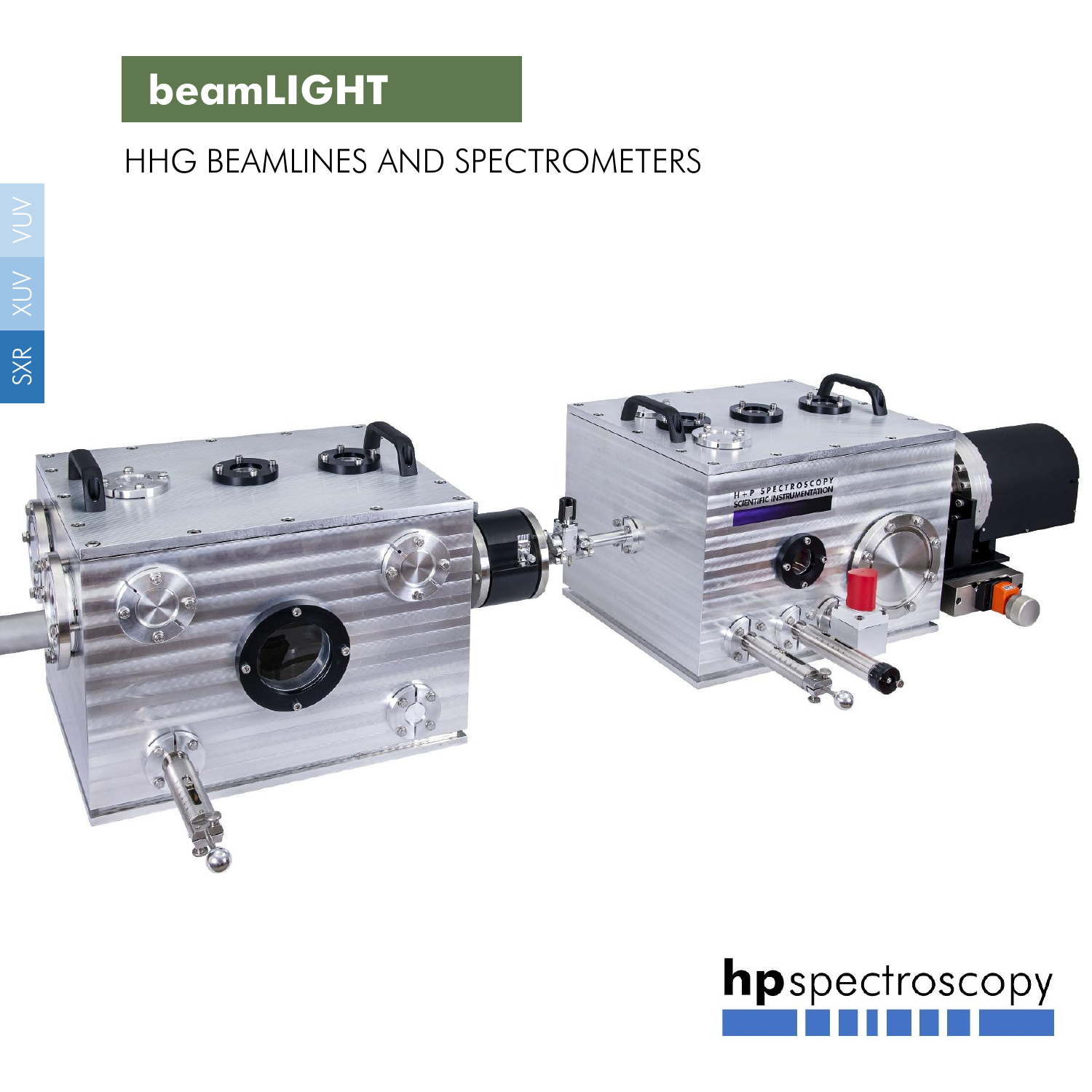## HHG source systems

Turn-key HHG source

- **•** reliable and stable operation for weeks without realignment
- low maintenance effort, full focus on the experiment
- **•** one-stop integrated system
- modular system design with excellent accessibility

Long-term stable gas targets

- **■** durability with increased LIDT, constant gas flow for months
- accurate closed-loop positioning
- **E** closed-loop gas flow controller
- quick exchange with solid and rotating targets

Vacuum skimmer

- reduced XUV re-absorption for higher signal strength
- **·** 10<sup>-4</sup> reduction in gas load

XUV spectral filters

- seamented foils for collinear pump/probe experiments
- **E** improved heat dissipation for high-intensity beams and stable operation for months



Turn-key system for investigation of high-order harmonic generation in laser-produced plasmas. Flexible motorized target setup for rotating and flat solid targets and gas targets. Multiple beam access options for two-color pumping of plasma. Integrated frequency-doubling stage. Spectral filtering stage for high-intensity beams.





(1) Cross-drilled gas target allowing for long-term stable operation with constant gas flow. Convenient alignment with full beam due to high durability.

(2) Vacuum skimmer for reduced XUV re-absorption.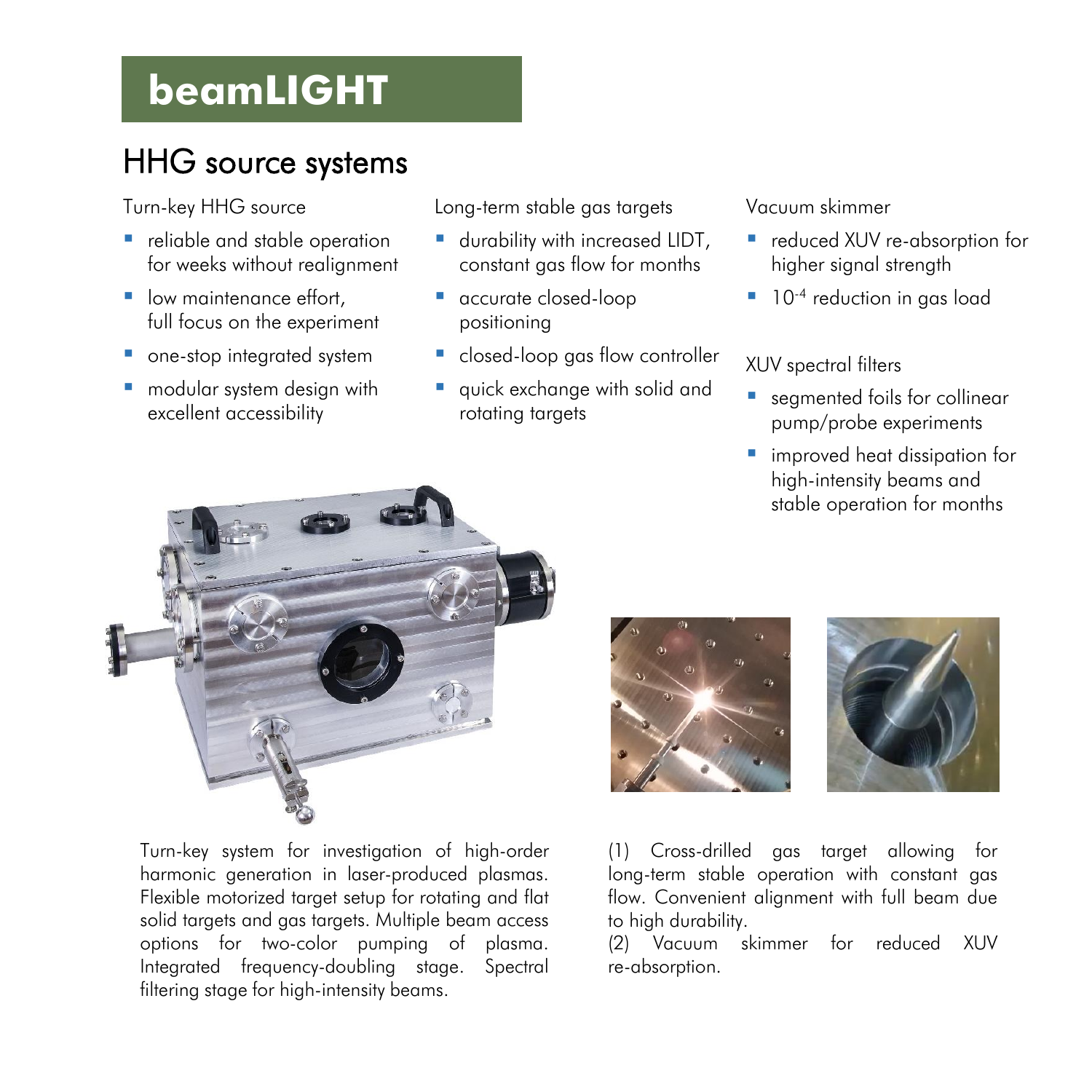### In-line spectrometers

In-situ source characterization

- no-slit flat-field spectrometer with beam bypass
- no need for an alianmentsensitive narrow entrance slit
- $\blacksquare$  ~20x more light collection than standard spectrometers, resulting in a proportional improvement of the signal-tonoise
- full automation for convenient control by software
- **·** imaging spectroscopy option
- **•** beam profiler option
- calibrated photodiode option
- wavefront sensor option

#### Customization

- every spectrometer is customized to exactly match the desired application, e.g.
- **•** beamline integration
- auxiliary ports and view ports



Compact spectrometer for in-situ HHG source characterization in the water window. Direct imaging of the source without entrance slit for maximum efficiency and day-to-day robustness. Undistorted beam in bypass mode. UHV vacuum setup. Longitudinal dimension <0.5m. All settings controlled remotely by software.



Beam-like view into in-line spectrometer. Reliable switching between bypass and spectroscopy modes by closed-loop positioners.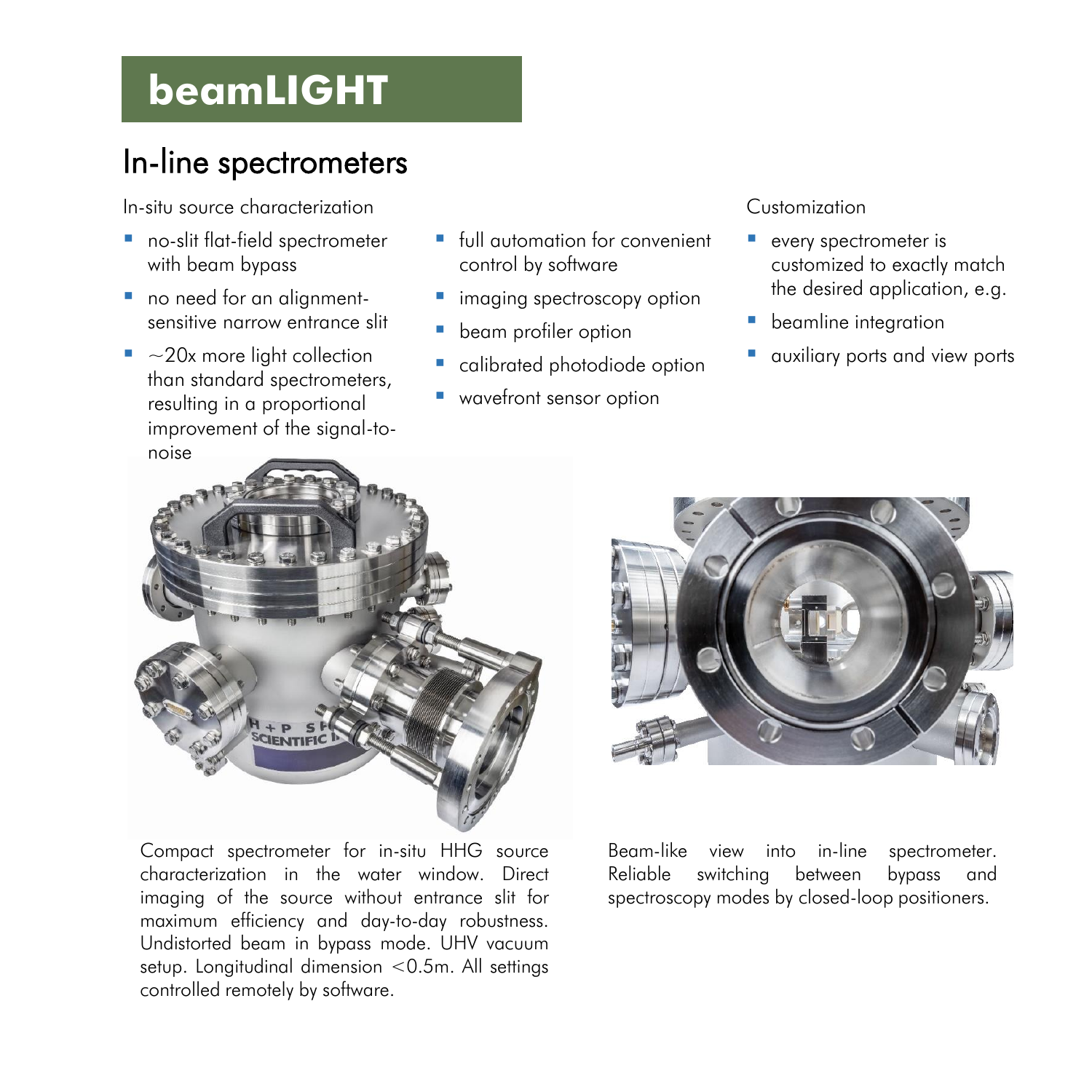### Experimental target setups

Turn-key reliability

- **·** vibration-decoupling UHV chamber design
- **E** large variety of experimental configurations
- **·** flexible integration of instrumentation – TOF, VMI, XPS, etc

XUV/VIS-IR beam recombination

- double-mirror assembly for collinear geometry
- toroidal mirrors for non-collinear geometry

Customization

**·** thorough requirements review and a collaborative design process ensure highest performance of the target chamber



Double-mirror delay assembly XUV/VIS-IR for collinear beam refocusing. Temporal resolution of ±3as. 5 degrees of freedom. Spectral isolation of the cut-off region. Low wavefront distortion due to optically precise shaped segments



Double-mirror for pump-probe attosecond experiments. Tailored mirror coating for specific energy selection for reliable generation of isolated attosecond pulses.